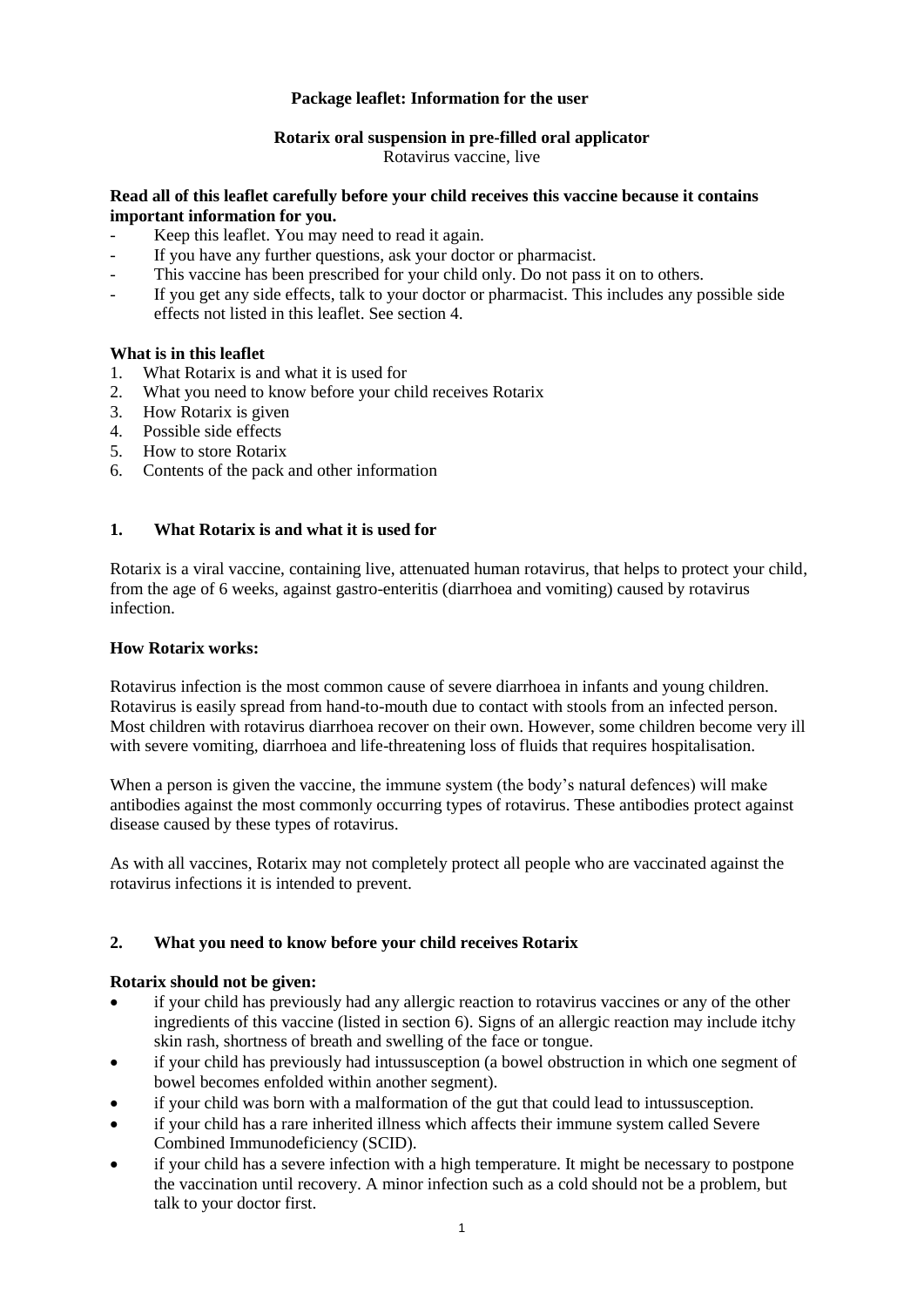if your child has diarrhoea or is vomiting. It might be necessary to postpone the vaccination until recovery.

# **Warnings and precautions**

Talk to your doctor/health care professional before your child receives Rotarix if :

- he/she has a close contact such as a household member who has a weakened immune system,
- e.g., a person with cancer or who is taking medicines that may weaken the immune system.
- he/she has any disorder of the gastrointestinal system.
- he/she has not been gaining weight and growing as expected.
- he/she has any disease or is taking any medicine which reduces his/her resistance to infection.

After your child has received Rotarix, contact your doctor/health care professional right away if your child experiences severe stomach pain, persistent vomiting, blood in stools, a swollen belly and/or high fever (see also section 4 "Possible side effects").

As always, please take care to wash your hands thoroughly after changing soiled nappies.

### **Other medicines and Rotarix**

Tell your doctor if your child is taking, has recently taken or might take any other medicines or has recently received any other vaccine.

Rotarix may be given at the same time your child receives other normally recommended vaccines, such as diphtheria, tetanus, pertussis (whooping cough), *Haemophilus influenzae* type b, oral or inactivated polio, hepatitis B vaccines as well as pneumococcal and meningococcal serogroup C conjugate vaccines.

### **Rotarix with food and drink**

There are no restrictions on your child's consumption of food or liquids, either before or after vaccination.

### **Breast-feeding**

Based on evidence generated in clinical trials, breast-feeding does not reduce the protection against rotavirus gastro-enteritis afforded by Rotarix. Therefore, breast-feeding may be continued during the vaccination schedule.

#### **Rotarix contains sucrose**

If you have been told by your doctor that the child being vaccinated has an intolerance to some sugars, contact your doctor before receiving this vaccine.

### **3. How Rotarix is given**

The doctor or nurse will administer the recommended dose of Rotarix to your child. The vaccine (1.5 ml liquid) will be given **orally**. Under no circumstance should this vaccine be administered by injection.

Your child will receive two doses of the vaccine. Each dose will be given on a separate occasion with an interval of at least 4 weeks between the two doses. The first dose may be given from the age of 6 weeks. The two doses of the vaccine must have been given by the age of 24 weeks, although they should preferably have been given before 16 weeks of age.

Rotarix may be given according to the same vaccination course to infants who were born prematurely, provided that the pregnancy had lasted at least 27 weeks.

In case your child spits out or regurgitates most of the vaccine dose, a single replacement dose may be given at the same vaccination visit.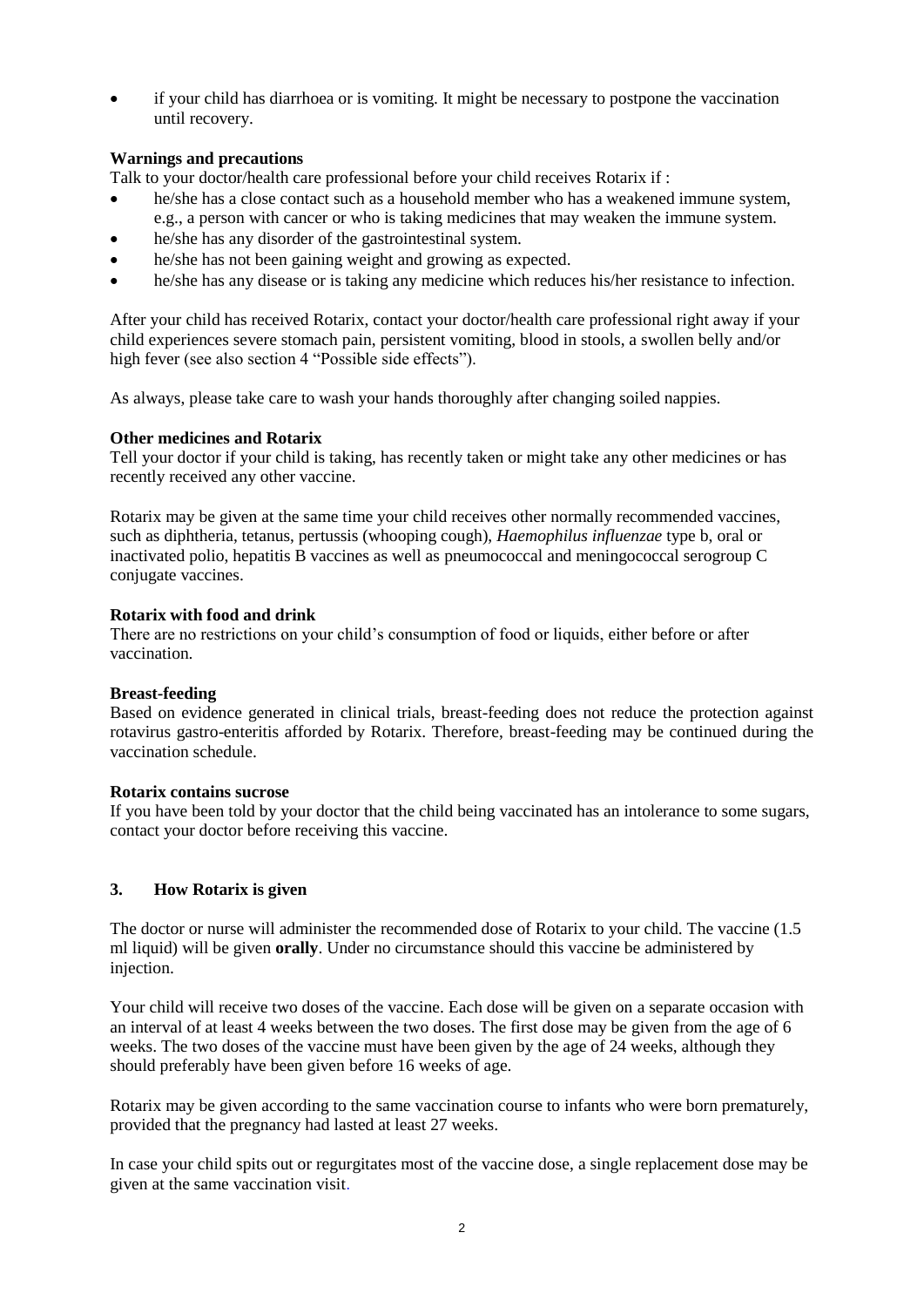When Rotarix is given to your child for the first dose, it is recommended that your child also receives Rotarix (and not another rotavirus vaccine) for the second dose.

It is important that you follow the instructions of your doctor or nurse regarding return visits. If you forget to go back to your doctor at the scheduled time, ask your doctor for advice.

## **4. Possible side effects**

Like all medicines, this vaccine can cause side effects, although not everybody gets them.

The following side effects may happen with this vaccine:

- Common (These may occur with up to 1 in 10 doses of the vaccine):
	- diarrhoea
	- irritability
- Uncommon (These may occur with up to 1 in 100 doses of the vaccine):
	- abdominal pain, flatulence
	- inflammation of the skin

Side effects that have been reported during marketed use of Rotarix include:

- Very rare: intussusception (part of the intestine gets blocked or twisted). The signs may include severe stomach pain, persistent vomiting, blood in stools, a swollen belly and/or high fever.
- blood in stools
- in babies born very prematurely (at or before 28 weeks of gestation) longer gaps than normal between breaths may occur for 2-3 days after vaccination.
- children with a rare inherited illness called Severe Combined Immunodeficiency (SCID) may have an inflamed stomach or gut (gastroenteritis) and pass the vaccine virus in their stools. The signs of gastroenteritis may include feeling sick, being sick, stomach cramps or diarrhoea.

### **Reporting of side effects**

If your child gets any of the side effects, talk to your doctor or pharmacist. This includes any possible side effects not listed in this leaflet. You can also report side effects directly (see details below). By reporting side effects you can help provide more information on the safety of this medicine.

### **United Kingdom**

Yellow Card Scheme Website: www.mhra.gov.uk/yellowcard

### **Ireland**

IMB Pharmacovigilance, Earlsfort Terrace, IRL - Dublin 2; Tel: +353 1 6764971; Fax: +353 1 6762517. Website: www.imb.ie; e-mail: imbpharmacovigilance@imb.ie

### **Malta**

ADR Reporting The Medicines Authority Post-Licensing Directorate 203 Level 3, Rue D'Argens GŻR-1368 Gżira Website: www.medicinesauthority.gov.mt e-mail: postlicensing.medicinesauthority@gov.mt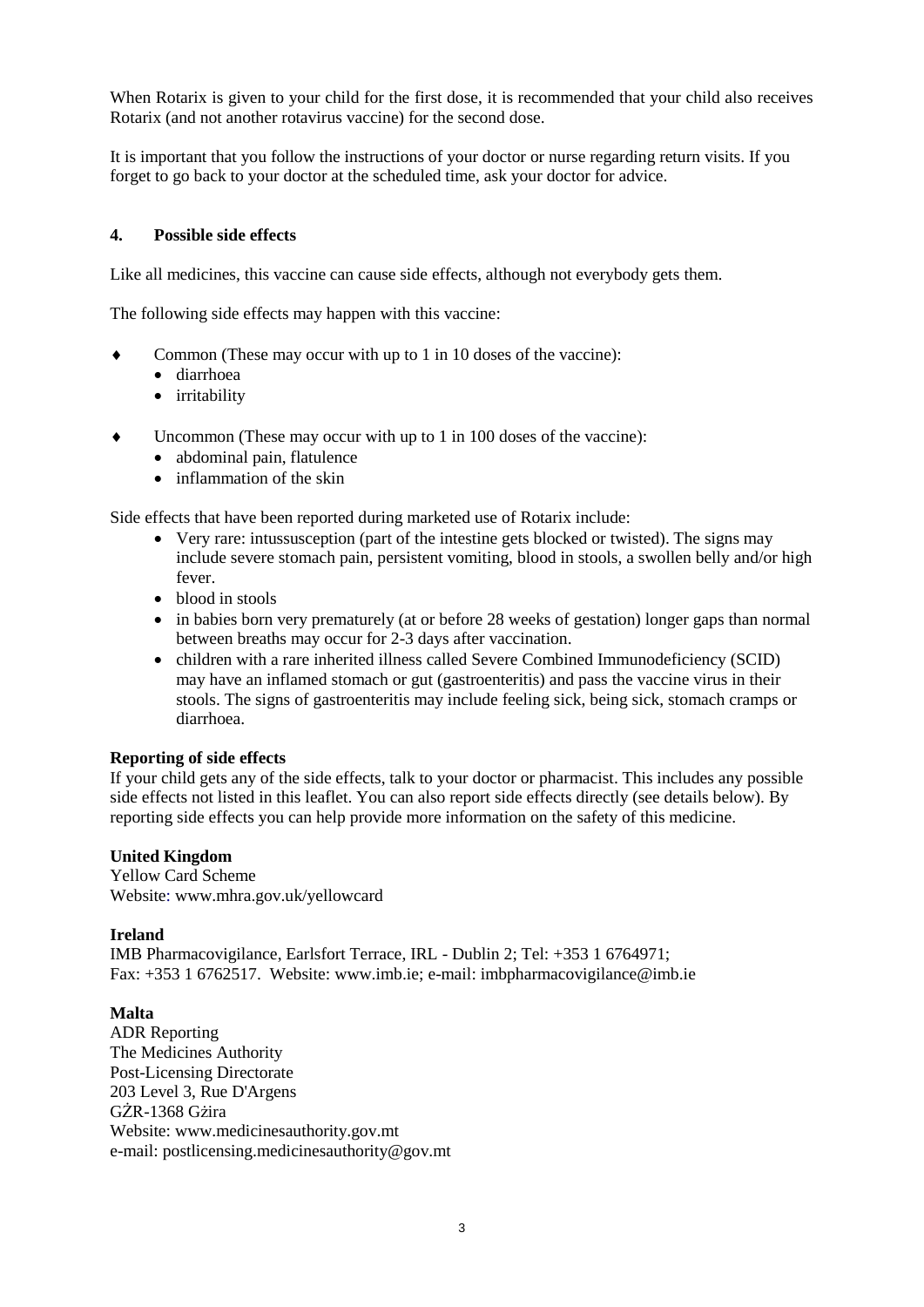# **5. How to store Rotarix**

Keep this vaccine out of the sight and reach of children.

Do not use this vaccine after the expiry date which is stated on the carton. The expiry date refers to the last day of that month.

Store in a refrigerator  $(2^{\circ}C - 8^{\circ}C)$ . Do not freeze. Store in the original package in order to protect from light.

The vaccine should be used immediately after opening.

Do not throw away any medicines via wastewater or household waste. Ask your pharmacist how to throw away medicines your child no longer uses. These measures will help to protect the environment.

# **6. Contents of the pack and other information**

### **What Rotarix contains**

The active substances are:

Human rotavirus RIX4414 strain (live, attenuated)\* not less than  $10^{6.0}$  CCID<sub>50</sub>

\*Produced on Vero cells

The other ingredients in Rotarix are: sucrose (see also section 2, Rotarix contains sucrose), Di-sodium Adipate, Dulbecco's Modified Eagle Medium (DMEM), sterile water

### **What Rotarix looks like and contents of the pack**

**Oral** suspension in pre-filled **oral** applicator.

Rotarix is supplied as clear and colourless liquid in a single dose pre-filled **oral** applicator (1.5 ml).

Rotarix is available in a pack of 1, 5, 10 or 25.

Not all pack sizes may be marketed.

### **Marketing Authorisation Holder and Manufacturer**

GlaxoSmithKline Biologicals s.a. Rue de l'Institut 89 B-1330 Rixensart Belgium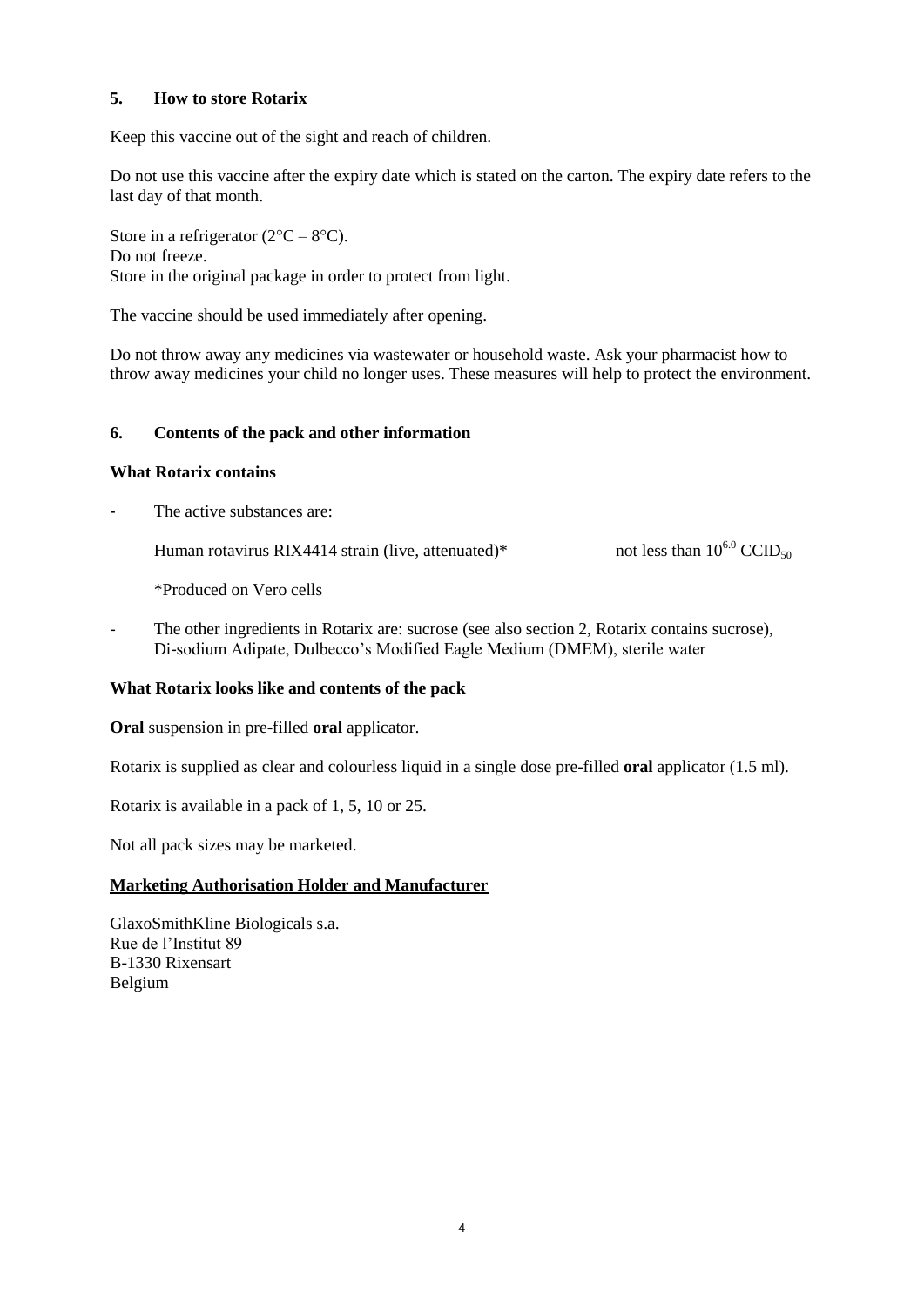For any information about this medicine, please contact the local representative of the Marketing Authorisation Holder:

**België/Belgique/Belgien** GlaxoSmithKline Pharmaceuticals s.a./n.v. Tél/Tel: + 32 10 85 52 00

**България** ГлаксоСмитКлайн ЕООД Тел. + 359 2 953 10 34

**Česká republika** GlaxoSmithKline s.r.o. Tel: + 420 2 22 00 11 11 cz.info@gsk.com

**Danmark** GlaxoSmithKline Pharma A/S  $T$ If:  $+ 4536359100$ dk-info@gsk.com

**Deutschland** GlaxoSmithKline GmbH & Co. KG Tel: + 49 (0)89 360448701 produkt.info@gsk.com

**Eesti** GlaxoSmithKline Eesti OÜ Tel: +372 667 6900 estonia@gsk.com

**Ελλάδα** GlaxoSmithKline A.E.B.E. Tηλ: + 30 210 68 82 100

**España** GlaxoSmithKline, S.A. Tel: + 34 902 202 700 es-ci@gsk.com

**France** Laboratoire GlaxoSmithKline Tél: + 33 (0) 1 39 17 84 44 diam@gsk.com

**Hrvatska** GlaxoSmithKline d.o.o. Tel.:  $+ 385 (0)1 6051999$ 

**Ireland** GlaxoSmithKline (Ireland) Ltd Tel:  $+ 353 (0)1 495 5000$ 

**Lietuva**

GlaxoSmithKline Lietuva UAB Tel. +370 5 264 90 00 info.lt@gsk.com

**Luxembourg/Luxemburg** GlaxoSmithKline Pharmaceuticals s.a./n.v. Tél/Tel: + 32 10 85 52 00

**Magyarország** GlaxoSmithKline Kft.  $Tel.: + 36-1-2255300$ 

**Malta** GlaxoSmithKline (Malta) Ltd Tel: + 356 21 238131

**Nederland** GlaxoSmithKline BV Tel: + 31 (0)30 69 38 100 nlinfo@gsk.com

**Norge** GlaxoSmithKline AS Tlf: + 47 22 70 20 00 firmapost@gsk.no

**Österreich** GlaxoSmithKline Pharma GmbH. Tel:  $+43$  1 970 75-0 at.info@gsk.com

**Polska** GSK Services Sp. z o.o. Tel.:  $+48(22)$  576 9000

**Portugal** Smith Kline & French Portuguesa, Produtos Farmacêuticos, Lda. Tel: + 351 21 412 95 00 FI.PT@gsk.com

**România** GlaxoSmithKline (GSK) SRL Tel: +40 (0)21 3028 208

**Slovenija** GlaxoSmithKline d.o.o. Tel: + 386 (0) 1 280 25 00 medical.x.si@gsk.com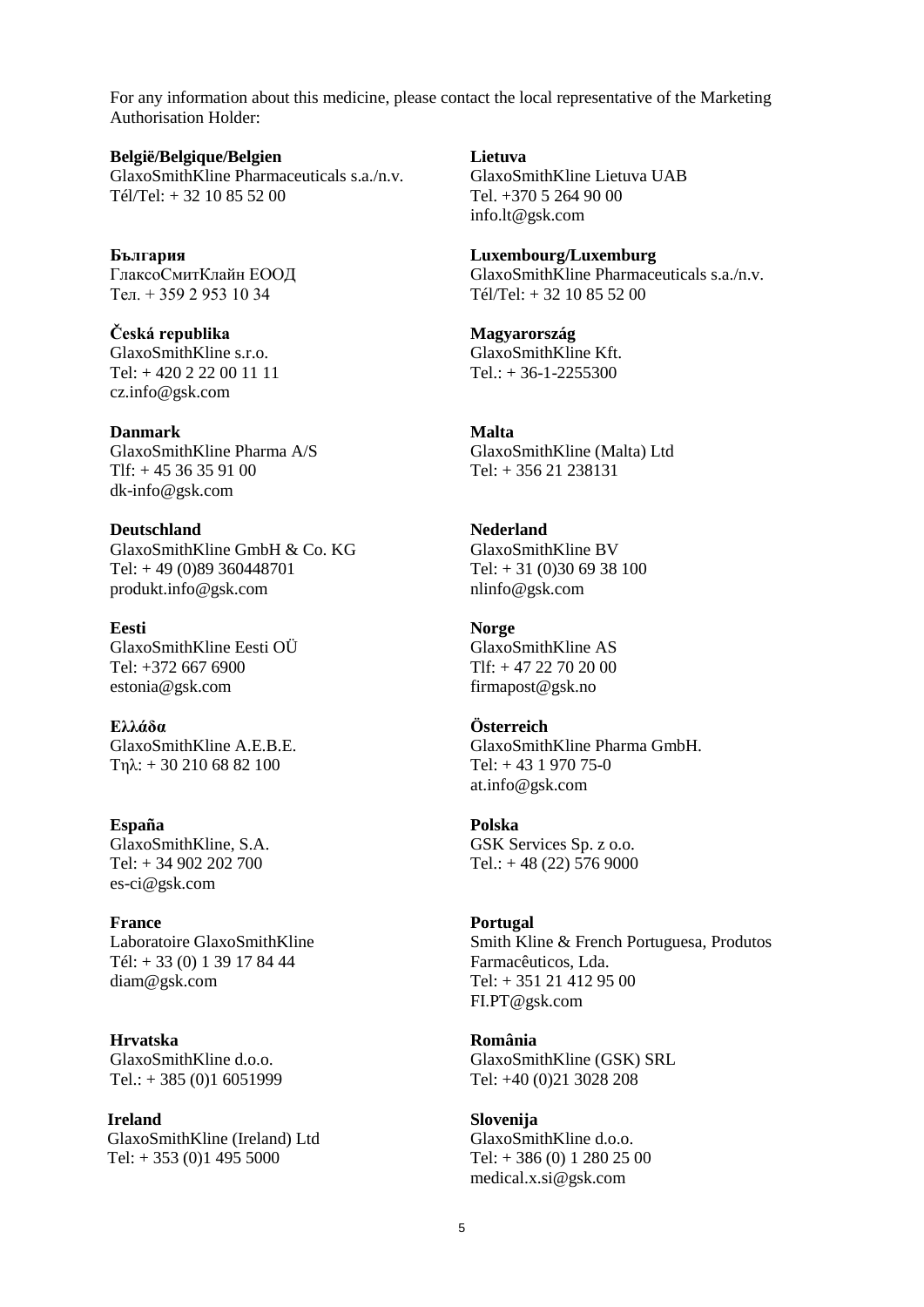**Ísland** GlaxoSmithKline ehf. Sími : +354 530 3700

**Italia** GlaxoSmithKline S.p.A. Tel:+ 39 04 59 21 81 11

**Κύπρος** GlaxoSmithKline (Cyprus) Ltd Τηλ: + 357 22 39 70 00 gskcyprus@gsk.com

**Latvija** GlaxoSmithKline Latvia SIA Tel: + 371 67312687 lv-epasts@gsk.com

**Slovenská republika** GlaxoSmithKline Slovakia s.r.o. Tel: + 421 (0)2 48 26 11 11 recepcia.sk@gsk.com

**Suomi/Finland** GlaxoSmithKline Oy Puh/Tel: + 358 10 30 30 30 Finland.tuoteinfo@gsk.com

**Sverige** GlaxoSmithKline AB Tel: + 46 (0)8 638 93 00 info.produkt@gsk.com

### **United Kingdom**

GlaxoSmithKline UK Tel: + 44 (0)808 100 9997 customercontactuk@gsk.com

#### **This leaflet was last revised in** 04/2014

#### **Other sources of information**

Detailed information on this medicine is available on the European Medicines Agency web site: http://www.ema.europa.eu.

-------------------------------------------------------------------------------------------------------------------------

The following information is intended for healthcare professionals only:

The vaccine is presented as a clear, colourless liquid, free of visible particles, for **oral** administration.

The vaccine is ready to use (no reconstitution or dilution is required). The vaccine is to be administered **orally** without mixing with any other vaccines or solutions.

The vaccine should be inspected visually for any foreign particulate matter and/or abnormal physical appearance. In the event of either being observed, discard the vaccine.

Any unused vaccine or waste material should be disposed of in accordance with local requirements.

*Instructions for administration of the vaccine:*



1. Remove the protective tip cap from the **oral** applicator.



2. This vaccine is for **oral administration only**. The child should be seated in a reclining position. Administer **orally** (i.e. into the child's mouth, towards the inner cheek) the entire content of the **oral** applicator.



3. **Do not inject.**